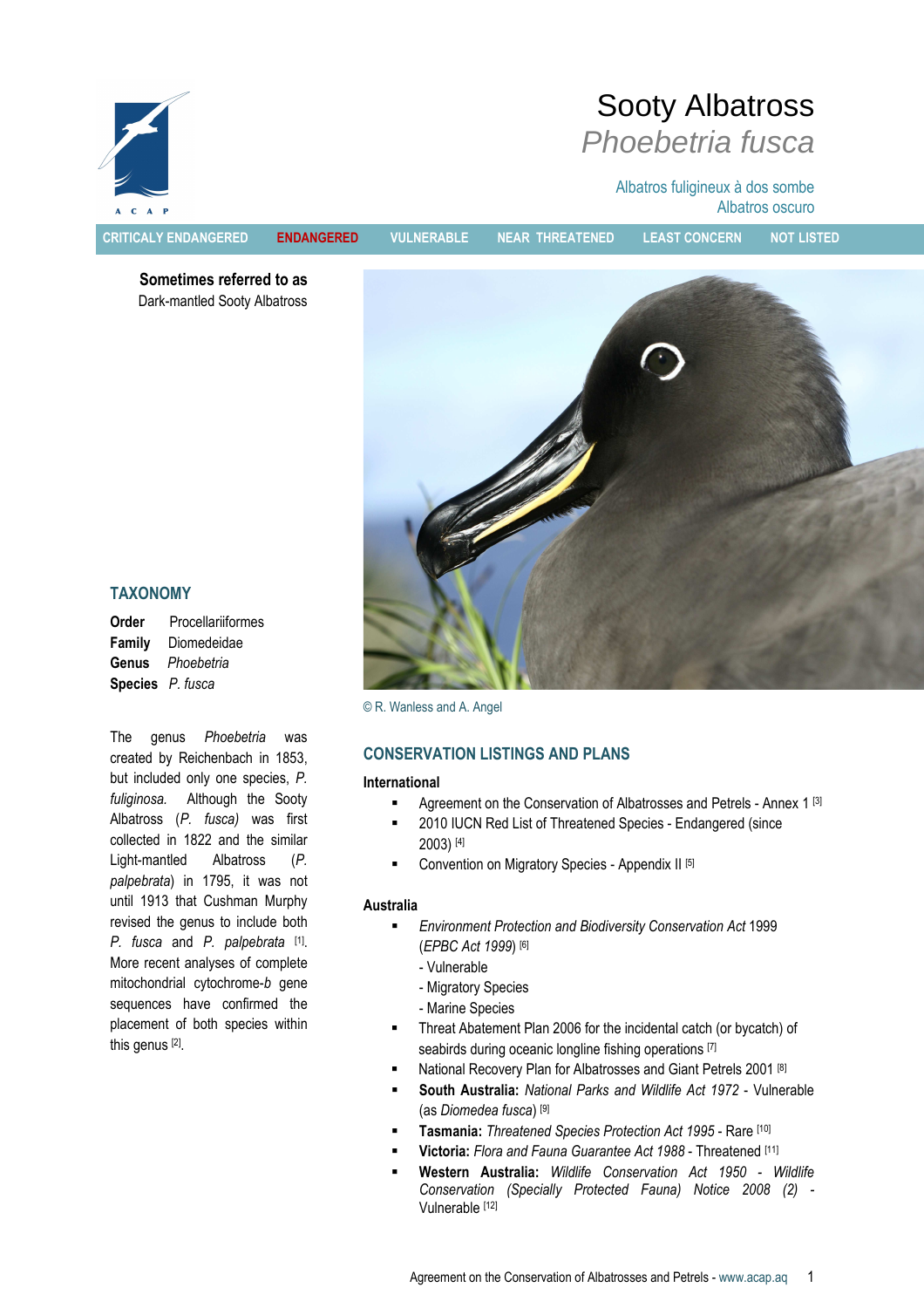### Chile

National Plan of Action for reducing by-catch of seabirds in longline fisheries (PAN-AM/CHILE) 2007 [13]

#### France

Ministerial Order of 14 August 1998 (Arrêté du 14 août 1998) - Listed Protected Species [14]

### South Africa

- Sea Birds and Seals Protection Act, 1973 (Act No. 46 of 1973) [15]
- **Marine Living Resources Act (Act No. 18 of 1996): Policy on the Management of Seals, Seabirds and Shorebirds:** 2007 [16]
- National Plan of Action for Reducing the Incidental Catch of Seabirds in Longline Fisheries 2008 [17]

#### Tristan da Cunha, UK Overseas Territories

The Conservation of Native Organisms and Natural Habitats (Tristan da Cunha) Ordinance 2006 [18]

### BREEDING BIOLOGY

Phoebetria fusca is a biennial breeder and lays a single egg with no replacement laying. This species nests solitarily or in small colonies or clusters, building pedestal nests along sheltered cliff edges [19, 20]. Birds show high fidelity to nesting colonies and arrive on Marion and Gough Islands and Iles Crozet in late August but one month earlier at the main group of Tristan da Cunha Islands. Egg laying ranges from mid-September to late October (Table 1), although synchronised within each colony, and incubation duties are shared <sup>[20]</sup>. Eggs hatch in early to mid-December after incubation periods averaging 70-71 days (range 66-71 days on Iles Crozet [19] and 69-73 days on Marion Island [20]); chicks are brooded for an additional 21 days. Chicks fledge in May. On Iles Crozet, the average age of first breeding is 11.8 years [21].

Table 1. Breeding cycle of P. fusca across all sites. See text for site-specific periods.



### BREEDING STATES

Table 2. Distribution of the global P. fusca population among Parties to the Agreement

|                       | UK  | France | <b>South Africa</b> |
|-----------------------|-----|--------|---------------------|
| <b>Breeding pairs</b> | 62% | 20%    | 18%                 |

# BREEDING SITES

Phoebetria fusca breeds on Prince Edward and Marion Islands (South Africa), Iles Kerguelen, Iles Crozet, Ile Amsterdam and Ile Saint Paul (France), as well as Gough and Tristan da Cunha Islands (United Kingdom) which are thought to hold over 60% of the global population (Table 3). Counts vary in accuracy, given difficulties in detecting nests in inaccessible terrain and scanning from a distance. In 1998, the global population was estimated to be about 15,655 breeding pairs on 15 islands or approximately 100,000 individual birds [22]. More recent estimates considered to be of medium or high accuracy are reported for Ile de la Possession (Iles Crozet), Ile Saint Paul, Prince Edward and Marion Islands (Table 3).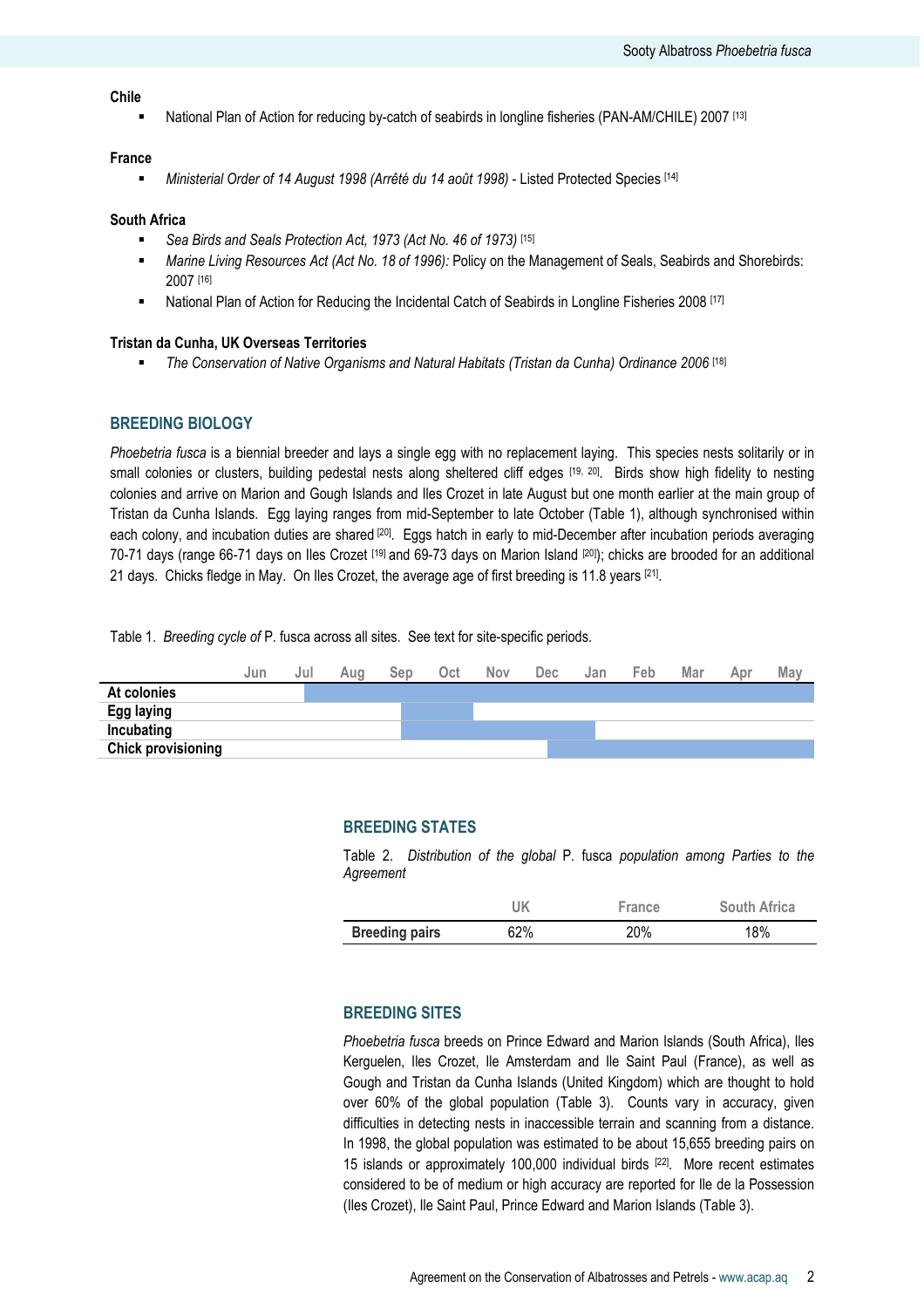

Figure 1. The location of the breeding sites and approximate range of P. fusca with the boundaries of selected Regional Fisheries Management Organisations (RFMO) also shown.

CCAMLR - Commission for the Conservation of Antarctic Marine Living Resources CCSBT - Convention for the Conservation of Southern Bluefin Tuna IATTC - Inter-American Tropical Tuna Commission

ICCAT - International Commission for the Conservation of Atlantic Tunas

IOTC - Indian Ocean Tuna Commission

WCPFC - Western and Central Pacific Fisheries Commission

| Table 3. Monitoring methods and estimates of the population size (annual breeding pairs) for each breeding site. Table |  |  |  |  |  |
|------------------------------------------------------------------------------------------------------------------------|--|--|--|--|--|
| based on unpublished data from Centre d'Etudes Biologiques de Chizé, Centre National de la Recherche Scientifique      |  |  |  |  |  |
| (CNRS) - Ile Amsterdam and Ile Saint Paul; J Cooper, RJM Crawford, BM Dyer, PG Ryan and SL Petersen - Marion and       |  |  |  |  |  |
| Prince Edward Islands, and published references as indicated.                                                          |  |  |  |  |  |

| <b>Breeding site location</b>                | <b>Jurisdiction</b> | <b>Years monitored</b> | <b>Monitoring</b><br>method | <b>Monitoring</b><br>accuracy | Annual breeding pairs<br>(last census) |
|----------------------------------------------|---------------------|------------------------|-----------------------------|-------------------------------|----------------------------------------|
| <b>Iles Crozet</b><br>46° 26'S, 51° 47'E     |                     |                        |                             |                               |                                        |
| lle de la Possession                         |                     | 1980-2006              | A                           | High                          | 114 (2006) [23]                        |
| lle de l'Est                                 | France              | 1984                   | F                           | High                          | 1,300 (1984) [24]                      |
| Ile aux Cochons                              |                     | 1976                   | F                           | Low                           | 400-500 (1976) [25]                    |
| lle des Pingouins                            |                     | 1984                   | F                           | Low                           | 250 (1984) [24]                        |
| llots des Apôtres                            |                     | 1984                   | F                           | Low                           | 20-30 (1984) [24]                      |
| Total                                        |                     |                        |                             |                               | 2,084-2,264                            |
| % of all sites                               |                     |                        |                             |                               | c. 15.8%                               |
| lles Kerguelen<br>49° 09'S, 69° 16'E         | France              | 1985-1987              | A                           | High                          | 3-5 (1987) [26]                        |
| <b>Total</b>                                 |                     |                        |                             |                               | $3 - 5$                                |
| % of all sites                               |                     |                        |                             |                               | $c. < 0.1\%$                           |
| <b>Iles Amsterdam</b><br>37° 50'S, 77° 31'E  | France              | 2003                   | F                           | High                          | 474 (2003)                             |
| <b>Ile Saint Paul</b><br>38° 43' S 77° 32' E |                     | 2005                   | A                           | High                          | 12-14 (2005)                           |
| Total<br>% of all sites                      |                     |                        |                             |                               | 486-488<br>c.3.7%                      |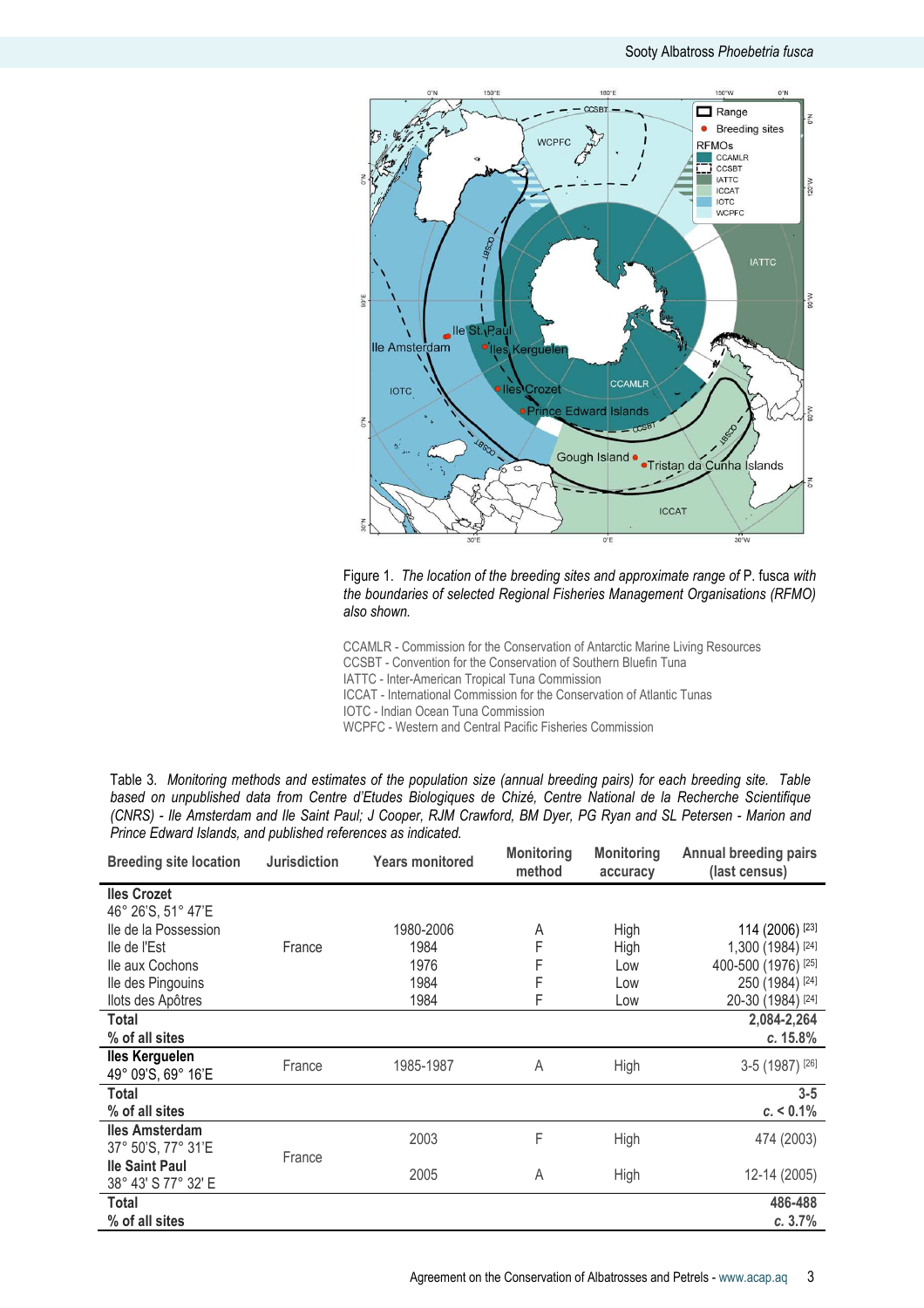### Sooty Albatross Phoebetria fusca

| <b>Marion Island</b>        |              | 1965; 1974-1976; | А | Medium         | 1,283 (2009)            |
|-----------------------------|--------------|------------------|---|----------------|-------------------------|
| 46° 54'S, 37° 45'E          |              | 1986-1987; 1996- |   |                |                         |
|                             | South Africa | 2005, 2009       |   |                |                         |
|                             |              |                  |   |                |                         |
| <b>Prince Edward Island</b> |              | 2001-2002, 2009  | Α | High           | 1,210 (2009)            |
| 46° 38'S, 37° 57'E          |              |                  |   |                |                         |
| Total                       |              |                  |   |                | 2,493                   |
| % of all sites              |              |                  |   |                | 18.8%                   |
| Tristan da Cunha            |              |                  |   |                |                         |
| 37° 03'S, 12° 13'E          |              |                  |   |                |                         |
| Gough Island                |              | 1974-2001        | F | Low            | $< 5,000$ (2001) [27]   |
| Inaccessible Island         | UK           | 2000             | F | Medium         | $> 500$ (2000) [28]     |
| Nightingale Islands         |              | 1974             | F | <b>Unknown</b> | 100-200 (1974) [29]     |
| Stoltenhoff Island          |              | 1974             | F | <b>Unknown</b> | 25-50 (1974) [29]       |
| Tristan Island              |              | 1974             | F | <b>Unknown</b> | 2,000-3,000 (1974) [29] |
| Total                       |              |                  |   |                | 7,625-8,750             |
| % of all sites              |              |                  |   |                | c.61.7%                 |
| <b>Total</b>                |              |                  |   |                | 13,345 (12,691-14,000)  |

# CONSERVATION LISTINGS AND PLANS FOR THE BREEDING SITES

### International

Prince Edward Islands, Iles Crozet, Iles Kerguelen, Ile Amsterdam and Ile Saint Paul

 Ramsar Convention List of Wetlands of International Importance (Prince Edward Islands inscribed 2007, others in 2008) [30]

Gough Island and Inaccessible Island

- UNESCO Natural World Heritage List Gough Island Nature Reserve inscribed in 1995, extended to include Inaccessible Island in 2004 [31]
- **EXECUTE:** Ramsar Convention List of Wetlands of International Importance [30]

# France

Iles Crozet, Iles Kerguelen, Ile S<sup>t</sup> Paul and Ile d'Amsterdam

 National Nature Reserve (Réserve Naturelle Nationale) - Décret n°2006-1211 [32]. Specific areas have higher level of protection (Integral Protection Areas, Aires de Protection Intégrale): Iles Crozet except Ile de la Possession; Ile Saint Paul; some islands and coastal areas in Kerguelen.

# French Southern Territories (Terres Australes et Antarctiques Françaises, TAAF)

Iles Crozet (some costal areas of Possession Island) ; Iles Kerguelen (Sourcils Noir, some islands and coastal parts of Golfe du Morbihan); Ile d'Amsterdam (Entrecasteaux, Plateau des Tourbières).

 Areas Reserved for Technical and Scientific Research (Zones Réservées à la Recherche Scientifique et Technique) Arrêté n°14 du 30 juillet 1985 <sup>[33]</sup>, now included in Natural Reserve Management Plan <sup>[32]</sup>.

# South Africa

Prince Edward Islands

- Special Nature Reserve Environment Conservation Act (No. 73 of 1989), declared in 1995 [34]
- Prince Edward Islands Management Plan 1996 [35]

#### Tristan da Cunha, UK Overseas Territories

Gough Island, Inaccessible Island

- Nature Reserve The Conservation of Native Organisms and Natural Habitats (Tristan da Cunha) Ordinance 2006 [18]
- Gough Island Management Plan 1994 [36]
- **Inaccessible Island Nature Reserve Management Plan 2001 [37]**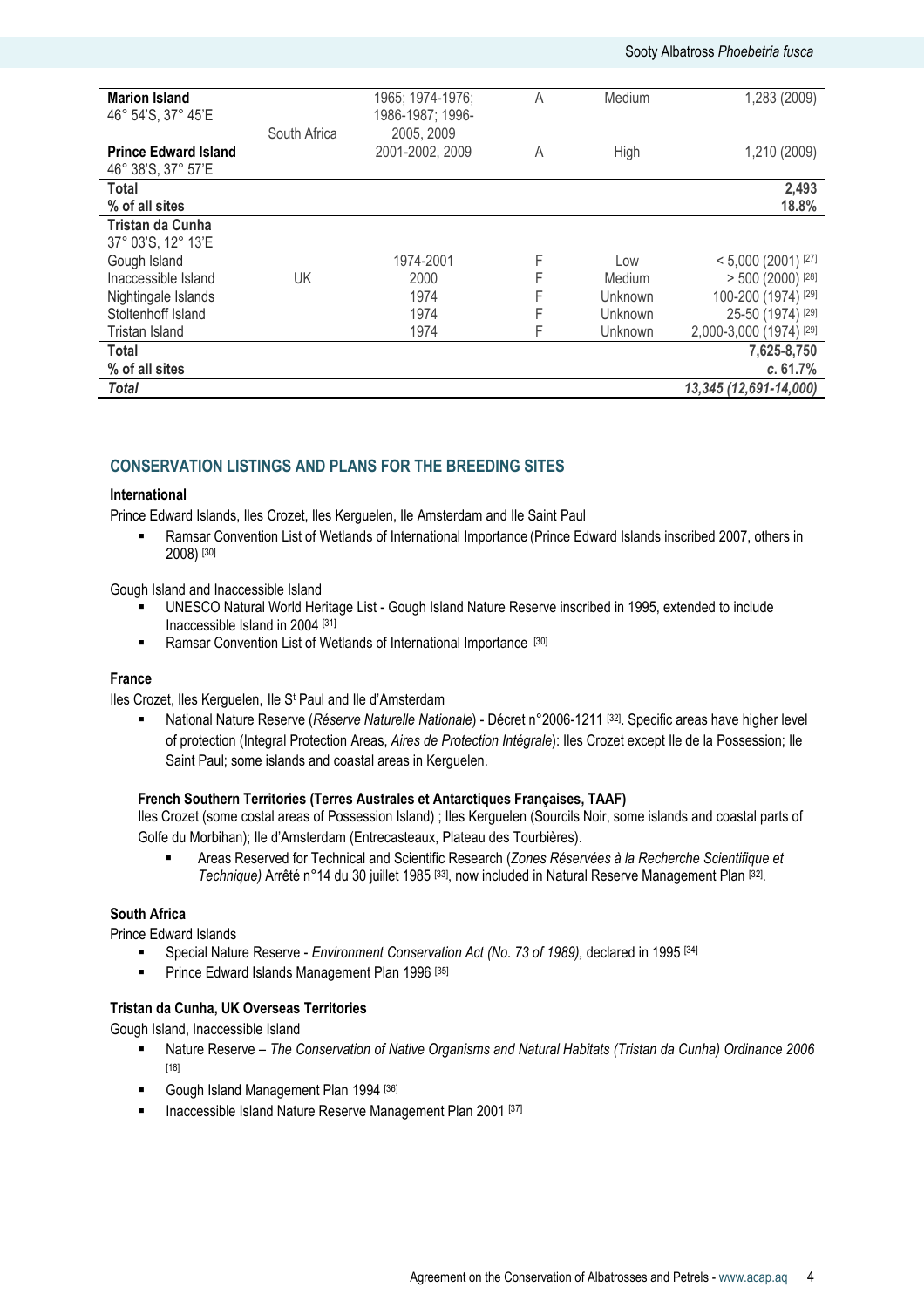# POPULATION TRENDS

Limited information is available to determine population trends for P. fusca, but declines have been reported at all sites where repeated surveys have been carried out (Table 4). On Ile de la Possession (Iles Crozet), the breeding population declined by 58% between 1980 and 1995 [38] and by 82% between 1980 and 2006 at an average rate of -4.2% per year [23] (Figure 2). The breeding population on Marion Island declined by 25% between 1990 and 1998, or about -2.6% per year [39] (Figure 3). Between 1987 and 2005 the rate of decline averaged -4.9% per year (p<0.01) (Table 4). On Gough Island, the breeding population declined 60% between 1972 and 2000, or about -3.2% per year [27]. These population decreases are generally considered to be the result of low survival of adult and immature birds [24] caused by atsea mortality associated with fisheries, particularly longline fishing vessels [22, 23, 38] .

Data on the demographic parameters for this species are very limited for most sites (Table 5). Breeding success ranges from 19% on Marion Island [20] to 65.4% on Ile de la Possession (Iles Crozet) [23]. Adult and juvenile survival rates are known only for Ile de la Possession [38] .



Figure 2. Counts of nesting pairs at Ile de la Possession, Iles Crozet. Based on Delord et al. 2008<sup>[23]</sup>.



Figure 3. Counts of nesting pairs at Marion Island. Based on Crawford et al. 2003 [39] and unpublished data from RJM Crawford, DEAT and PG Ryan, University of Cape Town. Data not to be used without data holders' permission.



© R. Wanless and A. Angel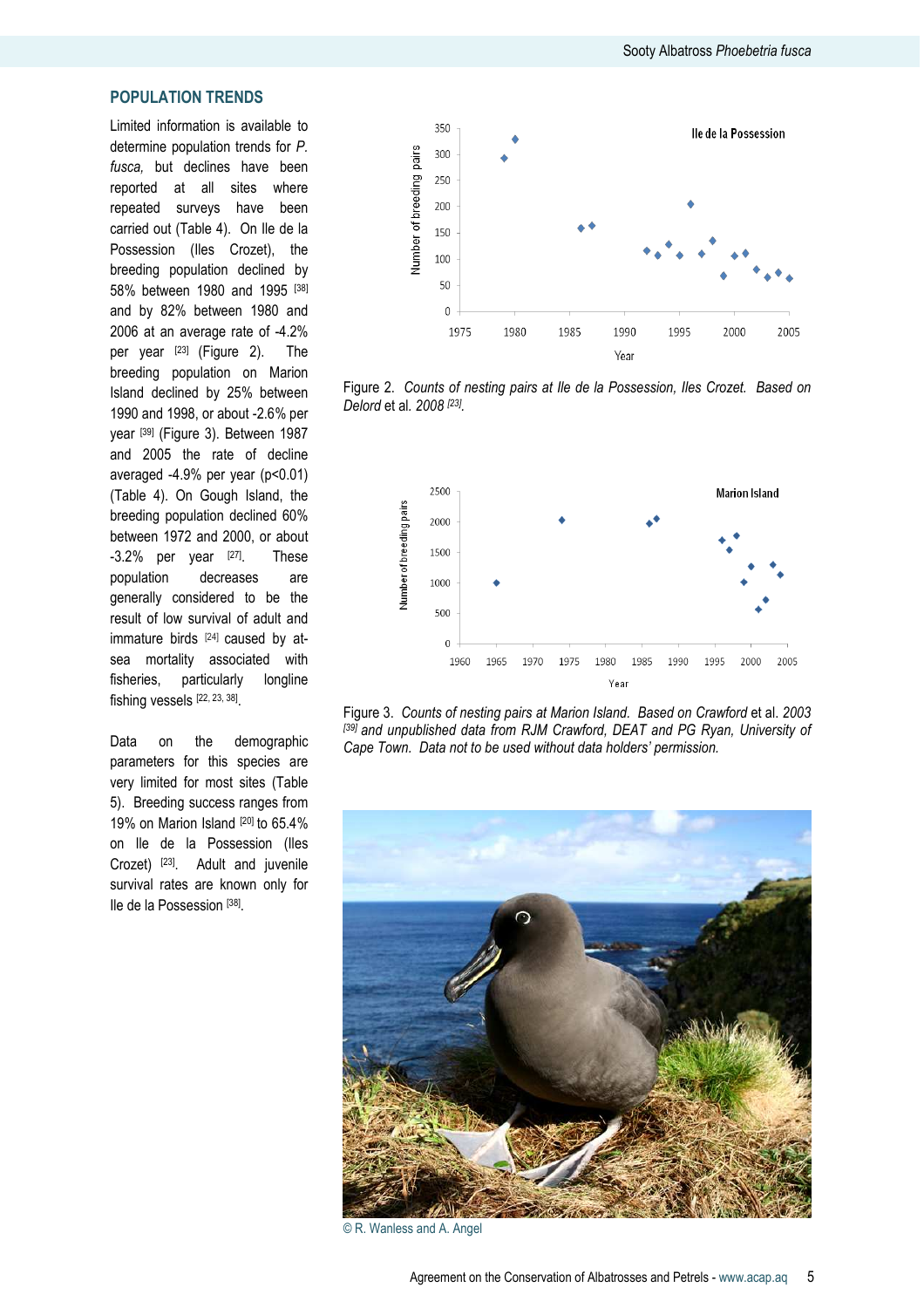| <b>Breeding site</b>        | <b>Current</b><br><b>Monitoring</b> | <b>Trend Years</b> | % average change<br>per year (95% CI)<br>$[40]$ | <b>Trend</b> | $%$ of<br>population |
|-----------------------------|-------------------------------------|--------------------|-------------------------------------------------|--------------|----------------------|
| <b>Iles Crozet</b>          |                                     |                    |                                                 |              |                      |
| lle de la Possession        | Yes                                 | 1980-2006          | $-4.2$ ( $-5.2$ , $-3.1$ ) [23]                 | Declining    | 100%                 |
| lle de l'Est                | No                                  |                    |                                                 | Unknown      |                      |
| Ile aux Cochons             | No                                  |                    |                                                 | Unknown      |                      |
| lle des Pingouins           | No                                  |                    |                                                 | Unknown      |                      |
| lle des Apôtres             | No                                  |                    |                                                 | Unknown      |                      |
| <b>Iles Kerguelen</b>       | No                                  |                    |                                                 | Unknown      |                      |
| lle Amsterdam               | Yes                                 |                    |                                                 | Unknown      |                      |
| <b>Ile Saint Paul</b>       | No                                  |                    |                                                 | Unknown      |                      |
|                             |                                     | 1990-1998          | $-2.5\%$ <sup>[41]</sup>                        | Declining    | ?                    |
| <b>Marion Island</b>        | Yes                                 | 1987-2005          | $-4.9$ $(-4.6, -5.1)$                           | Declining    | 100%                 |
| <b>Prince Edward Island</b> | Yes?                                |                    |                                                 | Unknown      |                      |
| Tristan da Cunha            |                                     |                    |                                                 |              |                      |
| Gough Island                | Yes                                 | 1972-2000          | $-3.2\%$ [27]                                   | Declining    | ?                    |
| Inaccessible Island         | ?                                   |                    |                                                 | Unknown      |                      |
| Nightingale Islands         | ?                                   |                    |                                                 | Unknown      |                      |
| Stoltenhoff Island          |                                     |                    |                                                 | Unknown      |                      |
| Tristan Island              |                                     |                    |                                                 | Unknown      |                      |

Table 4. Summary of population trend data for P. fusca. Based on unpublished Marion Island data from J Cooper, RJM Crawford, BM Dyer, PG Ryan and SL Petersen and published references as indicated.

# Table 5. Summary of demographic data for P. fusca breeding sites.

| <b>Breeding site</b>        | <b>Mean breeding success</b><br>(±SD; study period)                         | Mean juvenile survival<br>(±SD; study period)            | Mean adult survival<br>(±SD; study period) |  |
|-----------------------------|-----------------------------------------------------------------------------|----------------------------------------------------------|--------------------------------------------|--|
| <b>Iles Crozet</b>          |                                                                             |                                                          |                                            |  |
| lle de la Possession        | 58.3% (±18.2%; 1967-95) [38]<br>65.4% (±2.7% SE; 1981-2005) <sup>[23]</sup> | 22.4% (±11.7%; 1967-95) [38] 89.8% (±0.5%; 1967-95) [38] |                                            |  |
| lle de l'Est                | No data                                                                     | No data                                                  | No data                                    |  |
| lle aux Cochons             | No data                                                                     | No data                                                  | No data                                    |  |
| lle des Pingouins           | No data                                                                     | No data                                                  | No data                                    |  |
| lle des Apôtres             | No data                                                                     | No data                                                  | No data                                    |  |
| <b>Iles Kerguelen</b>       | No data                                                                     | No data                                                  | No data                                    |  |
| lle Amsterdam               | No data                                                                     | No data                                                  | No data                                    |  |
| <b>Ile Saint Paul</b>       | No data                                                                     | No data                                                  | No data                                    |  |
| <b>Marion Island</b>        | 19% (±8.4%; 1974-76) [20]                                                   | No data                                                  | No data                                    |  |
| <b>Prince Edward Island</b> | No data                                                                     | No data                                                  | No data                                    |  |
| Tristan da Cunha            |                                                                             |                                                          |                                            |  |
| Gough Island                | No data                                                                     | No data                                                  | No data                                    |  |
| Inaccessible Island         | No data                                                                     |                                                          | No data                                    |  |
| Nightingale Islands         | No data                                                                     | No data                                                  | No data                                    |  |
| Stoltenhoff Island          | No data                                                                     | No data                                                  | No data                                    |  |
| Tristan Island              | No data                                                                     | No data                                                  | No data                                    |  |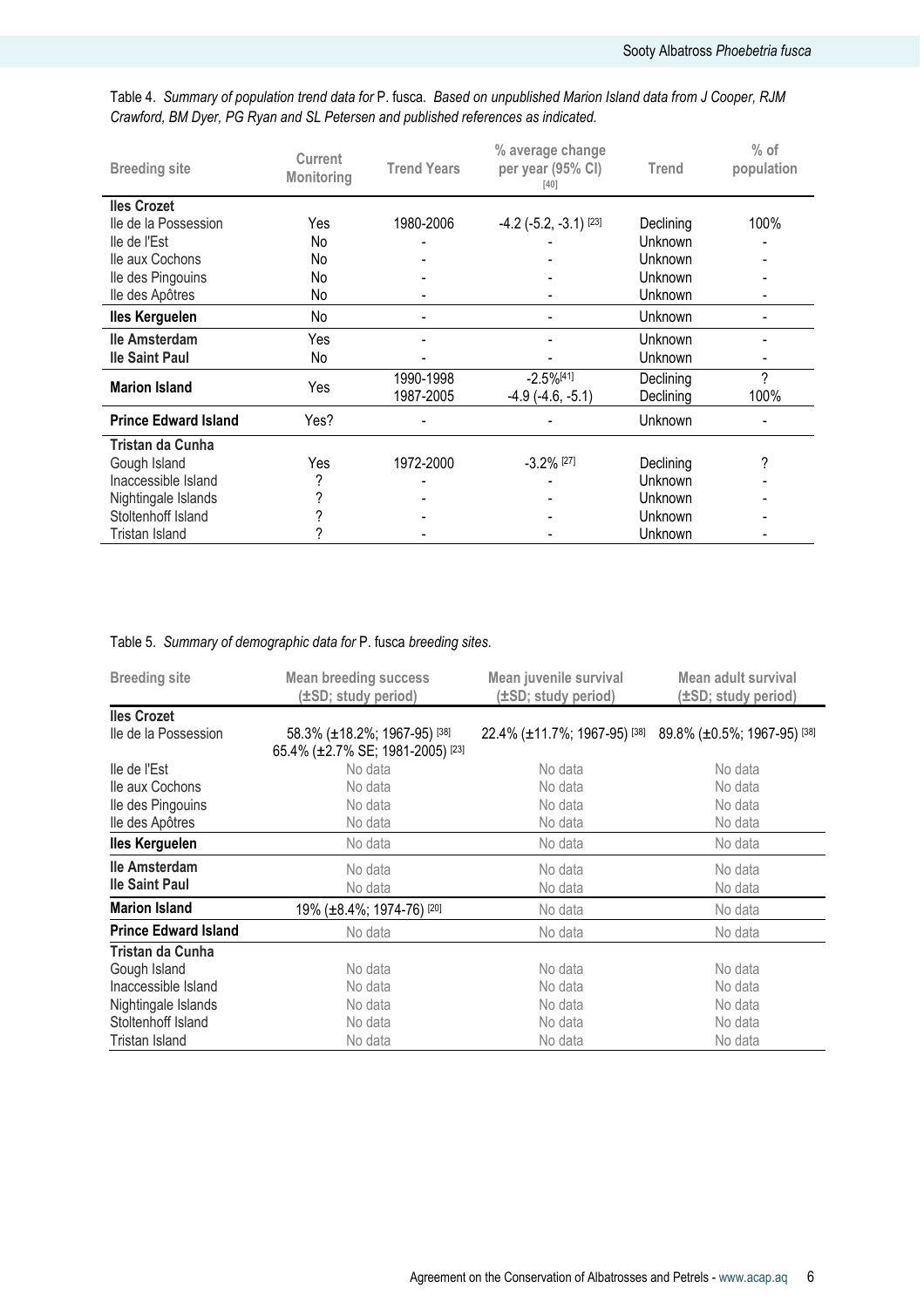# BREEDING SITES: THREATS

Threats at the breeding sites of P. fusca are poorly known due to the inaccessibility of nests and lack of monitoring at most sites (Table 6).

Table 6. Summary of known threats causing population level changes at the breeding sites of P. fusca. Table based on information submitted to the ACAP Breeding Sites Working Group in 2008.

| <b>Breeding site</b>                  | Human<br>disturbance | Human<br>take | <b>Natural</b><br>disaster | Parasite or<br>pathogen | <b>Habitat loss</b><br>or<br>degradation | Predation<br>(alien<br>species) | Contamination |
|---------------------------------------|----------------------|---------------|----------------------------|-------------------------|------------------------------------------|---------------------------------|---------------|
| <b>Iles Crozet</b>                    |                      |               |                            |                         |                                          |                                 |               |
| lle de la Possession                  | no                   | no            | no                         | no                      | no                                       | no <sup>a</sup>                 | no            |
| lle de l'Est                          | no                   | no            | no                         | no                      | no                                       | no                              | no            |
| lle aux Cochons                       | no                   | no            | no                         | no                      | no                                       | no a                            | no            |
| lle des Pingouins                     | no                   | no            | no                         | no                      | no                                       | no                              | no            |
| lle des Apôtres                       | no                   | no            | no                         | no                      | no                                       | no                              | no            |
| <b>Iles Kerguelen</b>                 | no                   | no            | no                         | no                      | no                                       | no <sup>a</sup>                 | no            |
| lle Amsterdam                         | no                   | no            | no b                       | LOW <sup>c</sup>        | no                                       | Low <sup>a</sup>                | no            |
| <b>Ile Saint Paul</b>                 | no                   | no            | no b                       | no                      | no                                       | no                              | no            |
| <b>Marion Island</b>                  | no                   | no            | no                         | no                      | no                                       | no <sup>a</sup>                 | no            |
| <b>Prince Edward</b><br><b>Island</b> | no                   | no            | no                         | no                      | no                                       | no                              | no            |
| Tristan da Cunha                      |                      |               |                            |                         |                                          |                                 |               |
| Gough Island                          | no                   | no            | no                         | no                      | no                                       | no <sup>a</sup>                 | no            |
| Inaccessible Island                   | no                   | no            | no                         | no                      | no                                       | no                              | no            |
| Nightingale Islands                   | no                   | no            | no                         | no                      | no                                       | no                              | no            |
| Stoltenhoff Island                    | no                   | no            | no                         | no                      | no                                       | no a                            | no            |
| Tristan Island                        | no                   | no            | no                         | no                      | no                                       | no                              | no            |

<sup>a</sup> Cats Felis catus and mice Mus musculus are present on Ile aux Cochons, rats (Rattus rattus and R. norvegicus) and mice are found on Ile de la Possession, while cats, Black rats R. rattus and mice occur on Iles Kerguelen, but there is no evidence of impact on P. fusca from any of these species at these sites. However, both cats and Black rats are known to impact the species sufficiently to cause population level changes on Amsterdam Island. House mice and Black rats are present on Tristan Island, with house mice also found on Marion and Gough Islands. Although neither species has been documented to prey upon P. fusca at Marion or Tristan Islands, recently there has been an isolated report of a chick killed in its nest by mice on Gough Island (J Cooper, pers. comm.).

<sup>b</sup> Repeated fires on Iles Saint Paul and Amsterdam may have resulted in loss of vegetation for cover and nest construction at breeding sites [42].

<sup>c</sup> Both the infectious bacterium *Erysipelas* and avian cholera Pasteurella multocida may have caused mortality in chicks as well as adults on Amsterdam Island [43].

# FORAGING ECOLOGY AND DIET

Phoebetria fusca, like other albatrosses, feeds mainly by surface-seizing. Squid, fish, crustaceans and carrion all feature prominently in the diet, although proportions of each vary between years and locations. On Iles Crozet, over 95% of regurgitated food samples were squid as represented by frequency of occurrence [19]; similar results were reported on Marion Island [44]. Scavenging behaviour was suggested based on identification of several squid taxa which are known to float after death [19, 44]. This species depends upon seabird carrion more than other albatrosses, including dead penguins and small petrels [44, 45]. Phoebetria fusca follows fishing boats to scavenge offal at least occasionally [19, 22, 46]. Adults make a combination of long commuting flights early in the incubation period, looping searching flights later in incubation and linear searching during chick brooding [47]. Based on their dark plumage, it has been suggested that both Phoebetria species feed nocturnally <sup>[19]</sup>. However, data from leg-mounted temperature loggers showed that P. fusca made frequent landings and take-offs during the day which probably represents foraging activity [48]. Dietary differences between males and females or between seasons are currently unknown.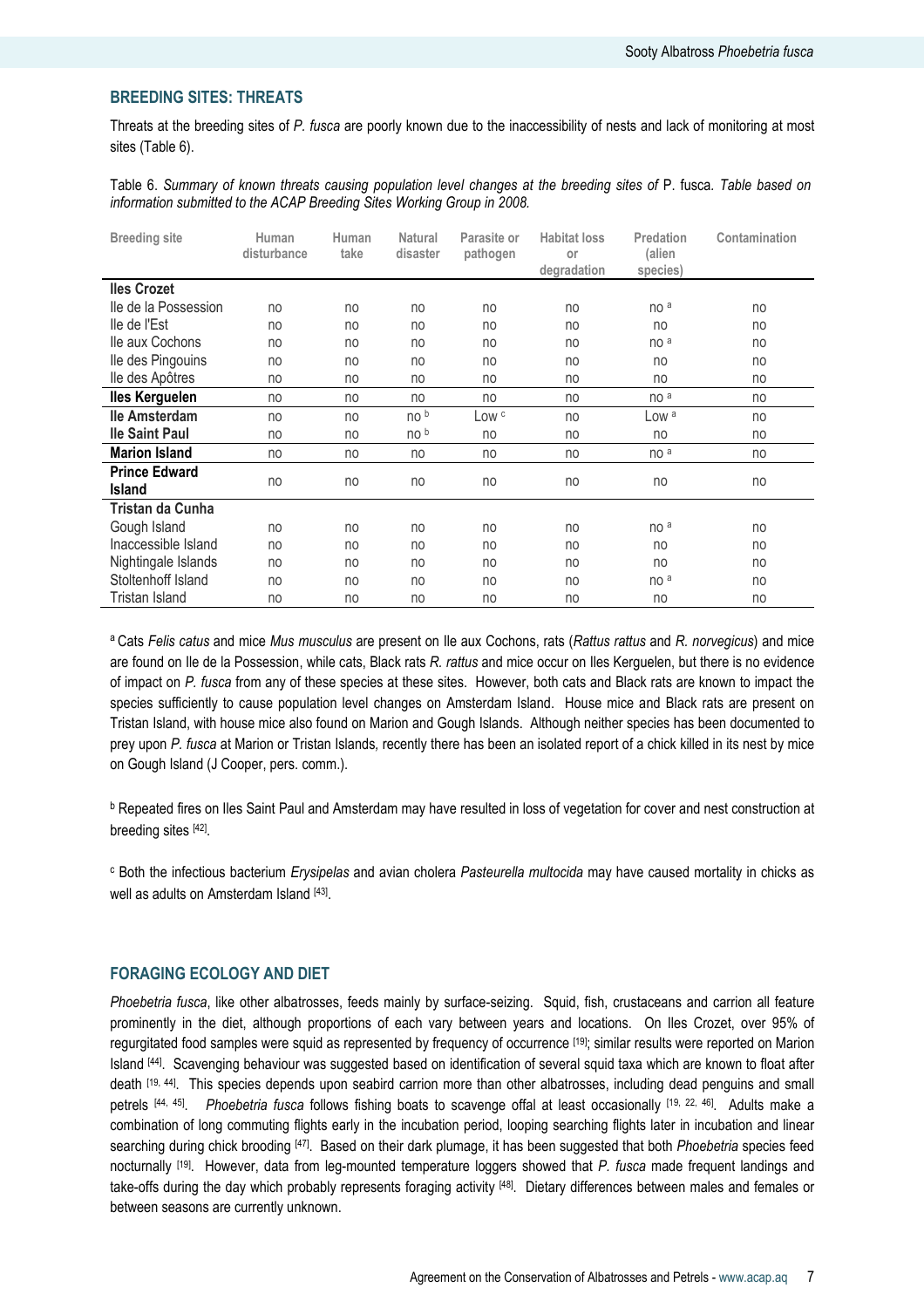# MARINE DISTRIBUTION

The pelagic distribution of P. fusca is mainly between 30°S and 60°S in the southern Indian and Atlantic Oceans, with a southern limit of c. 65°S near Antarctica and a northern limit of  $c$ . 20°S  $[19, 20]$ . Adults move north in winter from sub-Antarctic to subtropical seas [49], whereas immature birds tend to remain in subtropical seas year round [50]. In Crozet Islands, immature birds also remain in subtropical seas, and non-breeding adult birds disperse throughout Indian Ocean, regularly foraging in Great Australian Bight (H. Weimerskirch, unpublished data).The species infrequently disperses eastward to the Tasman Sea and New Zealand waters [1].

The distribution overlaps with several major southern hemisphere Regional Fisheries Management Organisations (Table 7, see also Figure 1), including SWIOFC (South-West Indian Ocean Fisheries Commission), SIOFA (Southern Indian Ocean Fisheries Agreement), SEAFO (South-East Atlantic Fisheries Organisation), and the yet to be established South Pacific Regional Fisheries Management Organisation (SPRFMO).



Figure 4. Satellite-tracking data from breeding P. fusca (Number of tracks = 32). Map based on data contributed to the BirdLife Global Procellariiform Tracking Database.



Figure 5. Satellite-tracking data from non-breeding P. fusca from Gough Island (Number of tracks = 21). Map based on data contributed to the BirdLife Global Procellariiform Tracking Database.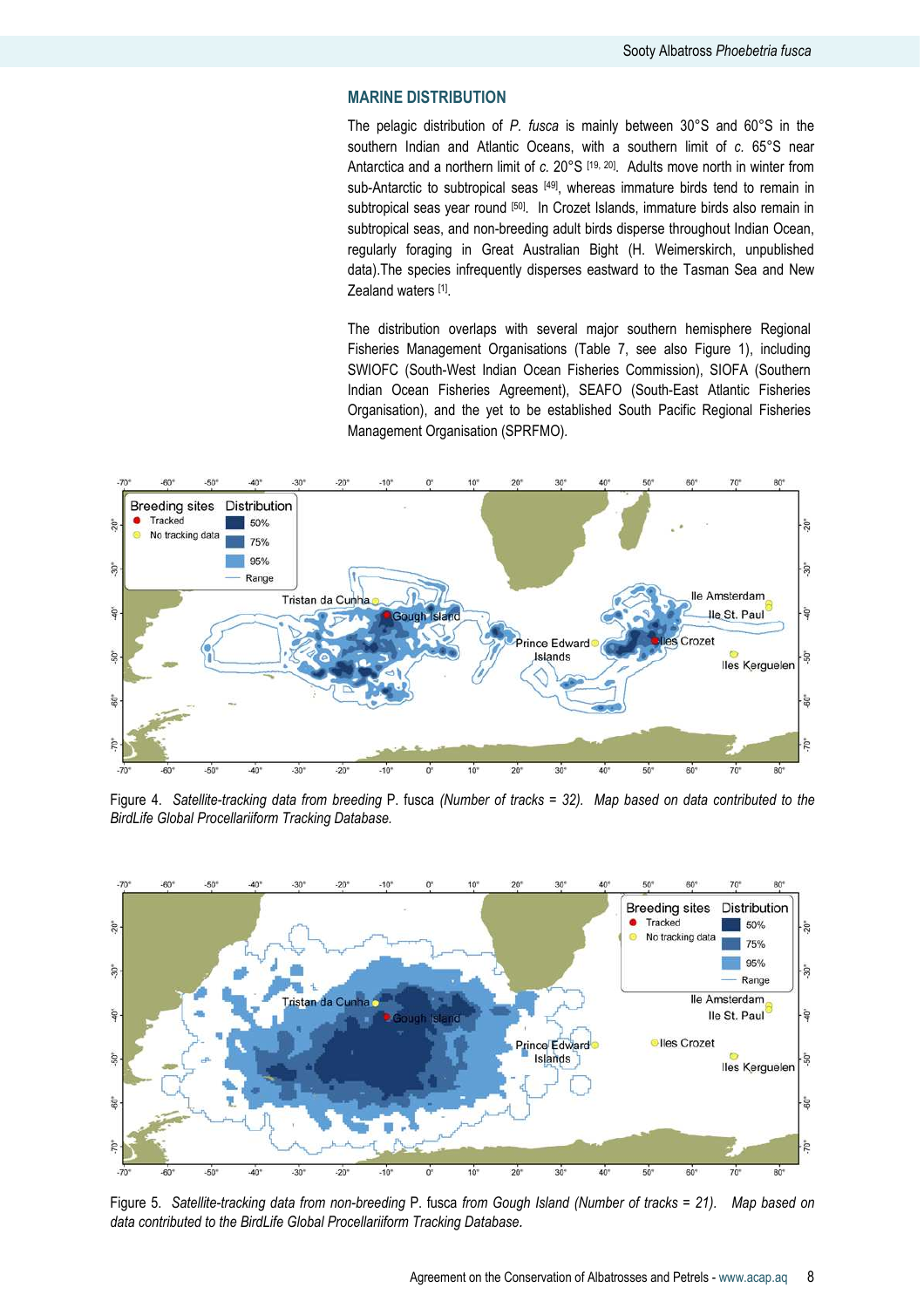Table 7. Summary of the known ACAP Range States, non-ACAP Exclusive Economic Zones and selected Regional Fisheries Management Organisations that overlap with the marine distribution of P. fusca.

|                                                                    | <b>Resident/Breeding</b><br>and feeding range                                                                 | Foraging range only  | Few records - outside core<br>foraging range            |
|--------------------------------------------------------------------|---------------------------------------------------------------------------------------------------------------|----------------------|---------------------------------------------------------|
| Known ACAP Range States                                            | France<br>South Africa<br>UK.                                                                                 | Australia<br>Uruguay | Argentina<br>New Zealand<br>Chile<br>Brazil             |
| <b>Exclusive Economic Zones of</b><br>non-ACAP countries           |                                                                                                               |                      | <b>Mauritius</b><br>Madagascar<br>Mozambique<br>Namibia |
| <b>Regional Fisheries Management</b><br>Organisations <sup>1</sup> | <b>ICCAT</b><br><b>CCAMLR</b><br><b>CCSBT</b><br><b>IOTC</b><br><b>SIOFA</b><br><b>SEAFO</b><br><b>SWIOFC</b> |                      | <b>WCPFC</b><br><b>SPRFMO</b>                           |

<sup>1</sup> See Figure 1 and text for list of acronyms

# MARINE THREATS

The primary threat to  $P$ . fusca is mortality associated with fisheries, specifically longlining, and is likely to be the reason behind population decreases [22, 23, 38]. An estimated maximum of 161 P. fusca per year was caught by the Japanese tuna fleet in the Australian Fishing Zone 1989-1995 [51]. However, because of the pelagic nature of this species, it is likely that proportionally higher numbers are killed on the high seas than in Exclusive Economic Zone fisheries [22]. These birds forage in subtropical seas frequented by Asian longline fishing vessels and consequently come under threat as bycatch. Lack of band returns indicates a lack of observers in these feeding areas rather than a low mortality rate [23, 38]; however, the first documented band recovery of this species was reported from a Taiwanese longline vessel [23].

Little information exists on the potential effects of contaminants, oil spills or marine debris. Some plastic debris is present in stomach contents and pellets [52].

# KEY GAPS IN SPECIES ASSESSMENT

Population dynamics at most colonies remain unknown, particularly breeding frequency, adult and fledgling survival rates, recruitment of juveniles into breeding colonies, natal philopatry and longevity. Repeated and standardised surveys at key breeding sites are critical, particularly at Gough and Tristan da Cunha Islands. Finally, more information is required on movements and foraging distribution of both adults and fledglings, particularly during the non-breeding period, as well as the extent of overlap with fisheries, and incidental mortality rates.



© R. Wanless and A. Angel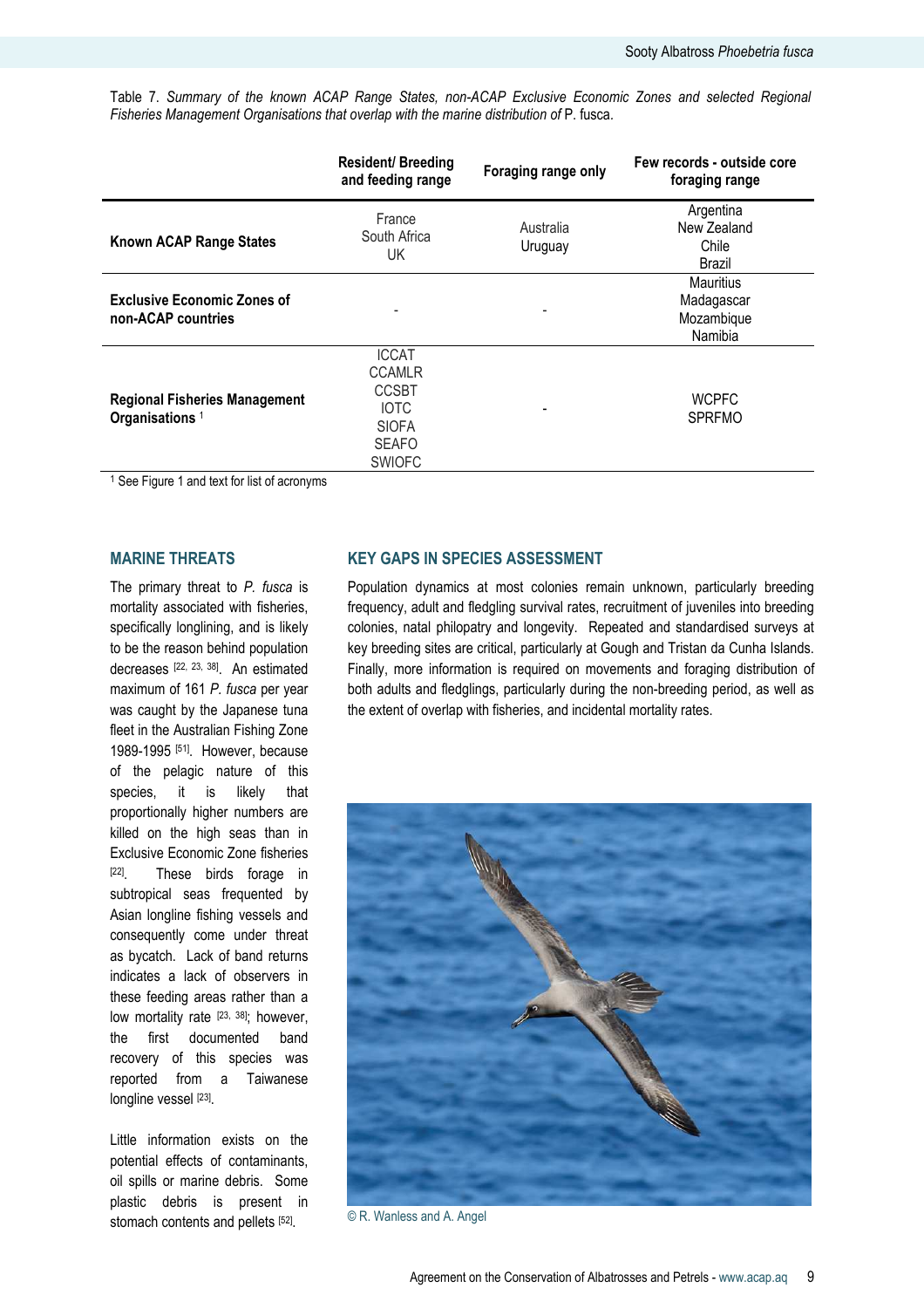# REFERENCES

- 1. Tickell, W.L.N. 2000. Albatrosses. Sussex, UK: Pica Press.
- 2. Nunn, G.B., Cooper, J., Jouventin, P., Robertson, C.J.R., and Robertson, G.G. 1996. Evolutionary relationships among extant albatrosses (Procellariiformes: Diomedeidae) established from complete cytochrome-b gene sequences. Auk 113: 784-801.
- 3. Agreement on the Conservation of Albatrosses and Petrels. http://www.acap.aq.
- 4. IUCN. 2010. 2010 IUCN Red List of Threatened Species. www.iucnredlist.org.
- 5. Bonn Convention. Convention on the Conservation of Migratory Species of Wild Animals. http://www.cms.int/.
- 6. Australian Government. 1999. Environment Protection and Biodiversity Conservation **Act** Act 1999. http://www.comlaw.gov.au/comlaw/management.nsf/lookupindexpagesb yid/IP200401830?OpenDocument.
- 7. Department of Environment and Heritage. 2006. Threat Abatement Plan for the incidental catch (or bycatch) of seabirds during oceanic longline fishing **operations** http://www.environment.gov.au/biodiversity/threatened/tapapproved.html.
- 8. Department of Environment and Heritage. 2001. Recovery Plan for<br>Albatrosses and Giant-Petrels 2001-2005. and Giant-Petrels http://www.deh.gov.au/biodiversity/threatened/publications/recovery/alba tross/index.html.
- 9. Government of South Australia. 2008. National Parks and Wildlife Act 1972.

http://www.legislation.sa.gov.au/LZ/C/A/NATIONAL%20PARKS%20AND %20WILDLIFE%20ACT%201972.aspx

- 10. Tasmanian Government. Threatened Species Protection Act (1995). http://www.dpiw.tas.gov.au/.
- 11. Department of Sustainability and Environment. 2007. Fauna and Flora Guarantee **Act** 1988, Victoria. http://www.dpi.vic.gov.au/dse/nrenpa.nsf/FID/- 0488335CD48EC1424A2567C10006BF6D.
- 12. Wildlife Conservation Act. 1950. Wildlife Conservation (Specially<br>Protected Fauna) Motice 2008(2). Protected Fauna) Notice http://www.dec.wa.gov.au/management-and-protection/threatenedspecies/index.html.
- 13. Subsecretaría de Pesca. 2006. Plan de Acción Nacional para reducir las capturas incidentales de aves en las pesquerías de palangre (PAN-AM/CHILE). 26 pp. www.subpesca.cl/mostrararchivo.asp?id=5768
- 14. Gouvernement de la République Française. 1998. Arrêté du 14 août 1998 fixant sur tout le territoire national des mesures de protection des oiseaux représentés dans les Terres australes et antarctiques françaises. Le Journal Officiel de la République Française n°236 du 11 octobre 1998. p. 15405 http://www.legifrance.gouv.fr/home.jsp
- 15. South African Government. 1973. Sea Birds and Seals Protection Act,<br>1973. (Act No. 46 of 1973). http://www.mcmhttp://www.mcmdeat.gov.za/regulatory/seals\_seabirds.html
- 16. Department of Environmental Affairs and Tourism. Republic of South Africa. 2007. General Notice 1717 Marine Living Resources Act (18/1998): Publication of Policy on the Management of Seals, Seabirds and Shorebirds. GOVERNMENT GAZETTE Vol 510, No. 30534 p.3. http://www.environment.gov.za/. http://www.environment.gov.za/
- 17. Department of Environmental Affairs and Tourism. 2008. South Africa National Plan of Action for Reducing the Incidental Catch of Seabirds in Longline Fisheries. Department of Environmental Affairs and Tourism: Cape Town. 32 pp.
- 18. Government of Saint Helena. 2006. The Conservation of Native Organisms and Natural Habitats (Tristan da Cunha) Ordinance 2006. Saint Helena Government Gazette Extraordinary 44: 1-13.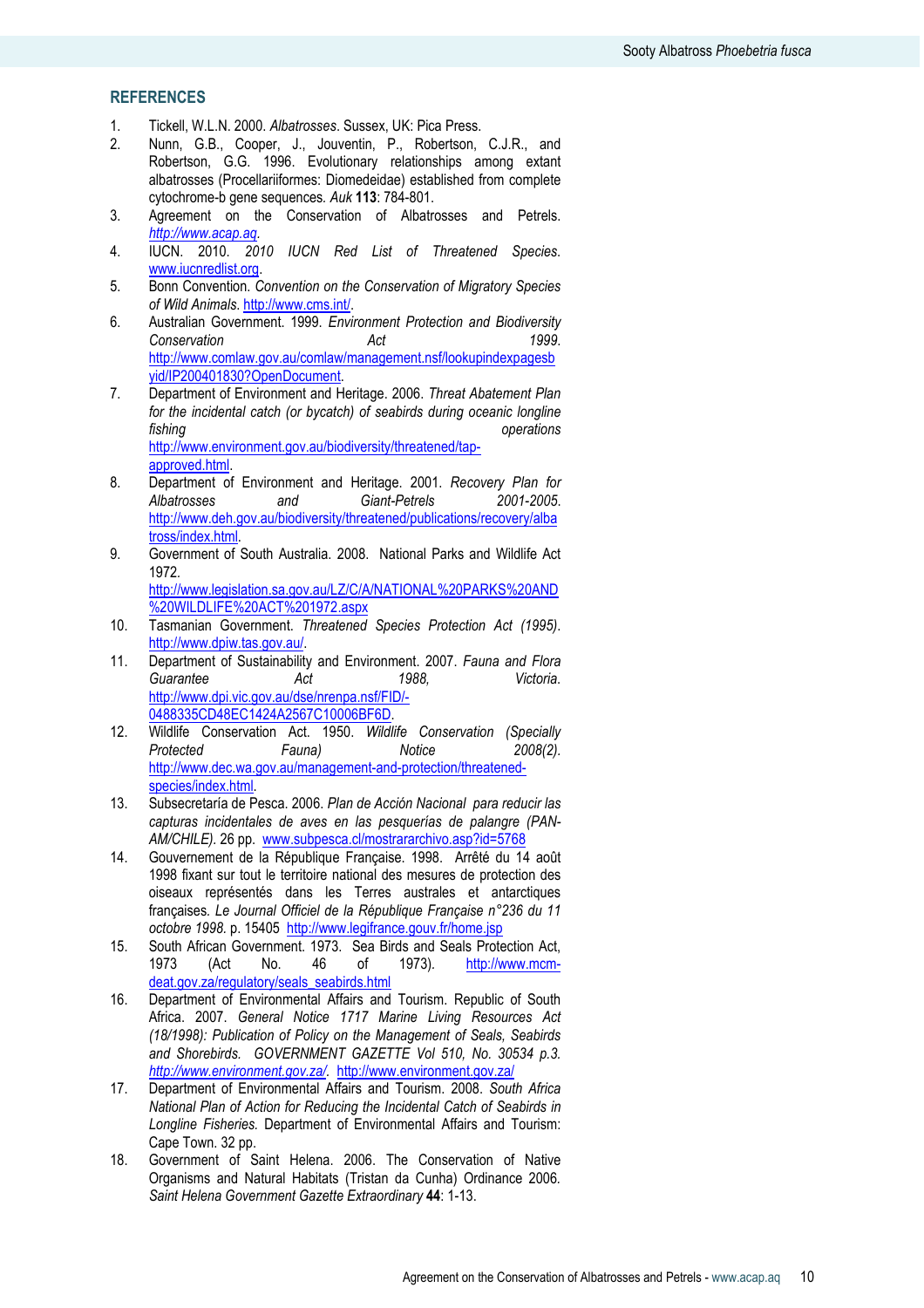- 19. Weimerskirch, H., Jouventin, P., and Stahl, J.C. 1986. Comparative Ecology of the 6 Albatross Species Breeding on the Crozet Islands. Ibis 128: 195-213.
- 20. Berruti, A. 1979. Breeding Biology of the Sooty Albatrosses Phoebetria fusca and Phoebetria palpebrata. Emu 79: 161-175.
- 21. Weimerskirch H, Clobert J, and Jouventin, P. 1987. Survival in five southern albatrosses and its relationship with their life history. Journal of Animal Ecology 56: 1043-1055.
- 22. Gales, R., 1998. Albatross populations: status and threats, in Albatross Biology and Conservation. G. Robertson and R. Gales (Eds). Surrey Beatty & Sons: Chipping Norton. pp 20-45.
- 23. Delord, K., Besson, D., Barbraud, C., and Weimerskirch, H. 2008. Population trends in a community of large Procellariiforms of Indian Ocean: Potential effects of environment and fisheries interactions. Biological Conservation 141: 1 8 4 0 –1 8 5 6.
- 24. Jouventin, P., Stahl, J.C., Weimerskirch, H., and Mougin, J.L., 1984. The seabirds of French Subantarctic Islands & Adélie Land, their status and conservation, in Status and conservation of the world's seabirds. J.P. Croxall, P.J.H. Evans, and R.W. Schreiber (Eds). International Council for Bird Preservation Technical Publication No. 2. Cambridge. 609-625.
- 25. Derenne, P., Mugin, J.L., Steinberg, C., and Voisin, J.-F. 1976. Les oiseaux de I'ile aux Cochons, archipel Crozet (46 06'S, 50 14'E). Com. Nat. Fr. Rech.Antarct. 40: 107-148.
- 26. Weimerskirch, H., Zoiter, H., and Jouventin, P. 1988. The avifauna of Kerguelen Islands. Emu 89: 15-29.
- 27. Cuthbert, R. and Sommer, E.S. 2004. Population size and trends of four globally threatened seabirds at Gough Island, South Atlantic Ocean. Marine Ornithology 32: 97-103.
- 28. Ryan, P.G. and Moloney, C.L. 2000. The status of Spectacled Petrels Procellaria conspicillata and other seabirds at Inaccessible Island. Marine Ornithology 28: 93-100.
- 29. Richardson, M.E. 1984. Aspects of the ornithology of the Tristan Da Cunha group and Gough Island, 1972-1974. Cormorant 12: 122-201.
- 30. Ramsar Convention on Wetlands. http://www.ramsar.org/.
- 31. World Heritage Committee. 2004. Report on the twenty-eighth session of the World Heritage Committee. WHC-04/28. COM/26. Suzhou, China.
- 32. Gouvernement de la République Française. 2006. Décret n°2006-1211 du 3 octobre 2006 portant création de la Réserve Naturelle des Terres Australes Françaises. Journal Officiel de la République Française n°230 du 4 octobre 2006. p.14673. http://www.legifrance.gouv.fr/home.jsp
- 33. Terres Australes et Antarctiques Françaises. 1985. Arrêté n°14 du 30 Juillet 1985 relatif à la création de zones réservées à la recherché scientifique et technique dans les TAAF. Mises à jour / extensions : Décisions n°2006 – 22, n°108 du 16 juin 1989, n°147 du 13 septembre 1990, du 19 juillet 1991 ; arrêté 2002 - 42 du 18 décembre 2002. http://www.taaf.fr/spip/spip.php?article354.
- 34. Environment Conservation Act (No. 73 or 1989). 3 November 1995. http://www.environment.gov.za/.
- 35. Prince Edward Islands Management Plan Working Group. 1996. Prince Edward Islands Management Plan. Pretoria: Department of Environmental Affairs and Tourism. Republic of South Africa.
- 36. Cooper, J. and Ryan, P.G. 1994. Management Plan for the Gough Island Wildlife Reserve. Edinburgh, Tristan da Cunha.
- 37. Ryan, P.G. and Glass, J.P. 2001. Inaccessible Island Nature Reserve Management Plan., Edinburgh, Tristan da Cunha: Government of Tristan da Cunha. 65.
- 38. Weimerskirch, H. and Jouventin, P., 1998. Changes in population sizes and demographic parameters of six albatross species breeding on the French sub-Antarctic islands, in Albatross: Biology and Conservation. G. Robertson and R. Gales (Eds). Surrey Beatty & Sons: Chipping Norton, NSW, Australia. 84-91.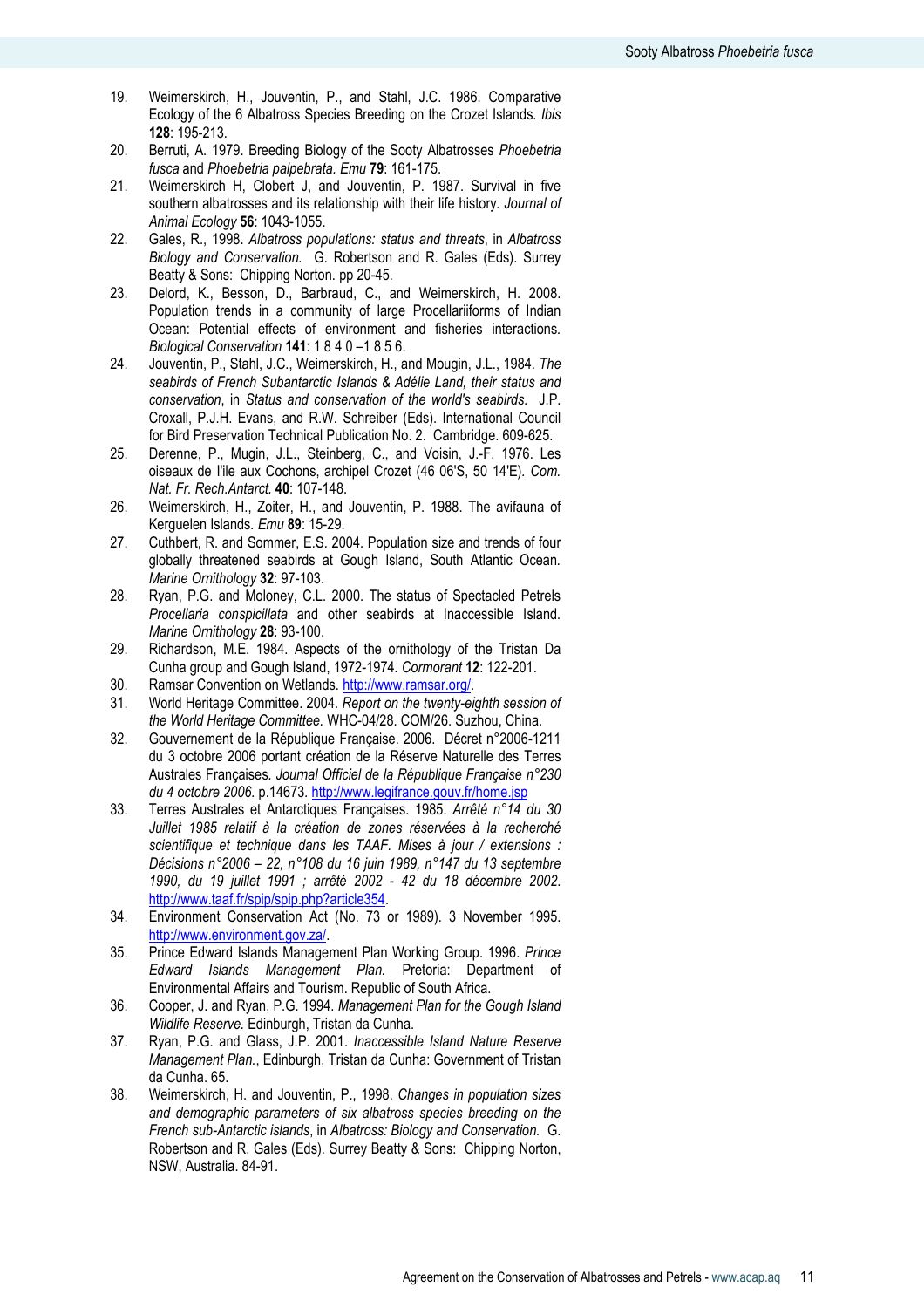- 39. Crawford, R., Cooper, J., Dyer, B., Greyling, M., Klages, N., PG, R., Petersen, S., Underhill, L., Upfold, L., Wilkinson, W., De Villiers, M., Du Plessis, S., Du Toit, M., Leshoro, T., Makhado, A., Mason, M., Merkle, D., Tshingana, D., Ward, V., and Whittington, P. 2003. Populations of surface-nesting seabirds at Marion Island, 1994/95–2002/03. African Journal of Marine Science 25: 427-440.
- 40. Pannekoek, J. and van Strien, A. 2006. TRIM 3.53 (TRends & Indices for Monitoring data). Statistics Netherlands, Voorburg. http://www.cbs.nl/en-GB/menu/themas/natuur-milieu/methoden/trim/default.htm
- 41. Crawford, R., Cooper, J., Dyer, B., Greyling, M., Klages, N., Ryan, P., Peterson, S., Underhill, L., Upfold, L., Wilkinson, W., De Villiers, M., Du Plessis, S., Du Toit, M., Lesharo, T., Makhado, A., Mason, M., Merkle, D., Tshingana, D., Ward, V., and Wittington, P. 2003. Populations of surface-nesting seabirds at Marion Island, 1994/5-2002/3. African Journal of Marine Science 25.
- 42. Jouventin, P. and Weimerskirch, H. 1984. L'albatros fuligineux (Phoebetria fusca), exemple de strategie d'adaptation extreme a la vie pelagique. Review l'Ecologie (Terre Vie) 39: 401-429.
- 43. Weimerskirch, H. 2004. Diseases threaten Southern Ocean albatrosses. Polar Biology 27: 374-379.
- 44. Cooper, J. and Klages, N.T.W. 1995. The Diets and Dietary Segregation of Sooty Albatrosses (Phoebetria spp) at Sub-Antarctic Marion Island. Antarctic Science 7: 15-23.
- 45. Ridoux, V. 1994. The diets and dietary segregation of seabirds at the subantarctic Crozet Islands. Marine Ornithology 22: 1-192.
- 46. Marchant, S. and Higgins, P.J., eds. 1990. Handbook of Australian, New Zealand, and Antarctic Birds. Vol. 1 Ratites to Ducks. Oxford University Press: Melbourne. 1536.
- 47. Weimerskirch, H., 1998. Foraging strategies of Indian Ocean albatrosses and their relationship with fisheries, in Albatross Biology and Conservation. G. Robertson and R. Gales (Eds). Surrey Beatty and Sons Pty Ltd: Chipping Norton. 196-179.
- 48. Weimerskirch, H. and Guionnet, T. 2002. Comparative activity pattern during foraging of four albatross species. Ibis 144: 40-50.
- 49. Jouventin P, Mougin JL, Stahl J-C, Bartle JA, and H, W. 1982. Données prélimininaires sur la distribution pélagique des oiseaux des T.A.A.F. Comite National Francais des Recherches Antarctiques 51: 427-436.
- 50. Stahl, J.-C. 1987. Distribution des oiseaux marins dans le sudouest de l'Océan Indien: donées préliminieres de la campagne APSARA II – ANTIPROD III. Les rapports des campagnes a la mer MD 38/ASPARA II – ANTIPROD III TAAF. Paris. 175-190.
- 51. Gales, R., Brothers, N., and Reid, T. 1998. Seabird mortality in the Japanese tuna longline fishery around Australia, 1988-1995. Biological Conservation 86: 37-56.
- 52. Cherel, Y. and Klages, N.T., 1998. A review of the food of albatrosses, in Albatross: Biology and Conservation. G. Robertson and R. Gales (Eds). Surrey Beatty & Sons Pty Ltd: Chipping Norton. 113-136.

#### COMPILED BY

Heidi J. Auman and Wiesława Misiak ACAP Secretariat

### **CONTRIBUTORS**

John Cooper Animal Demography Unit University of Cape Town

Mark Tasker Vice-Chair, ACAP Advisory Committee

ACAP Bycatch Working Group Contact: Barry Baker barry.baker@latitude42.com.au

ACAP Breeding Sites Working Group Contact: Richard Phillips raphil@bas.ac.uk

ACAP Status and Trends Working Group Contact: Rosemary Gales Rosemary.Gales@dpiw.tas.gov.au

ACAP Taxonomy Working Group Contact: Michael Double Mike.Double@aad.gov.au

BirdLife International, Global Seabird Programme Contact: Cleo Small Cleo.Small@rspb.org.uk

Maps: Frances Taylor

Tracking data contributors: Richard Cuthbert (Royal Society for the Protection of Birds), Henri Weimerskirch (Centre d'Etudes Biologiques de Chizé), Ross Wanless (Percy FitzPatrick Institute).

RECOMMENDED CITATION

Agreement on the Conservation of Albatrosses and Petrels. 2010. ACAP Species assessments: Sooty Albatross Phoebetria fusca. Downloaded from http://www.acap.aq on 6 October 2010.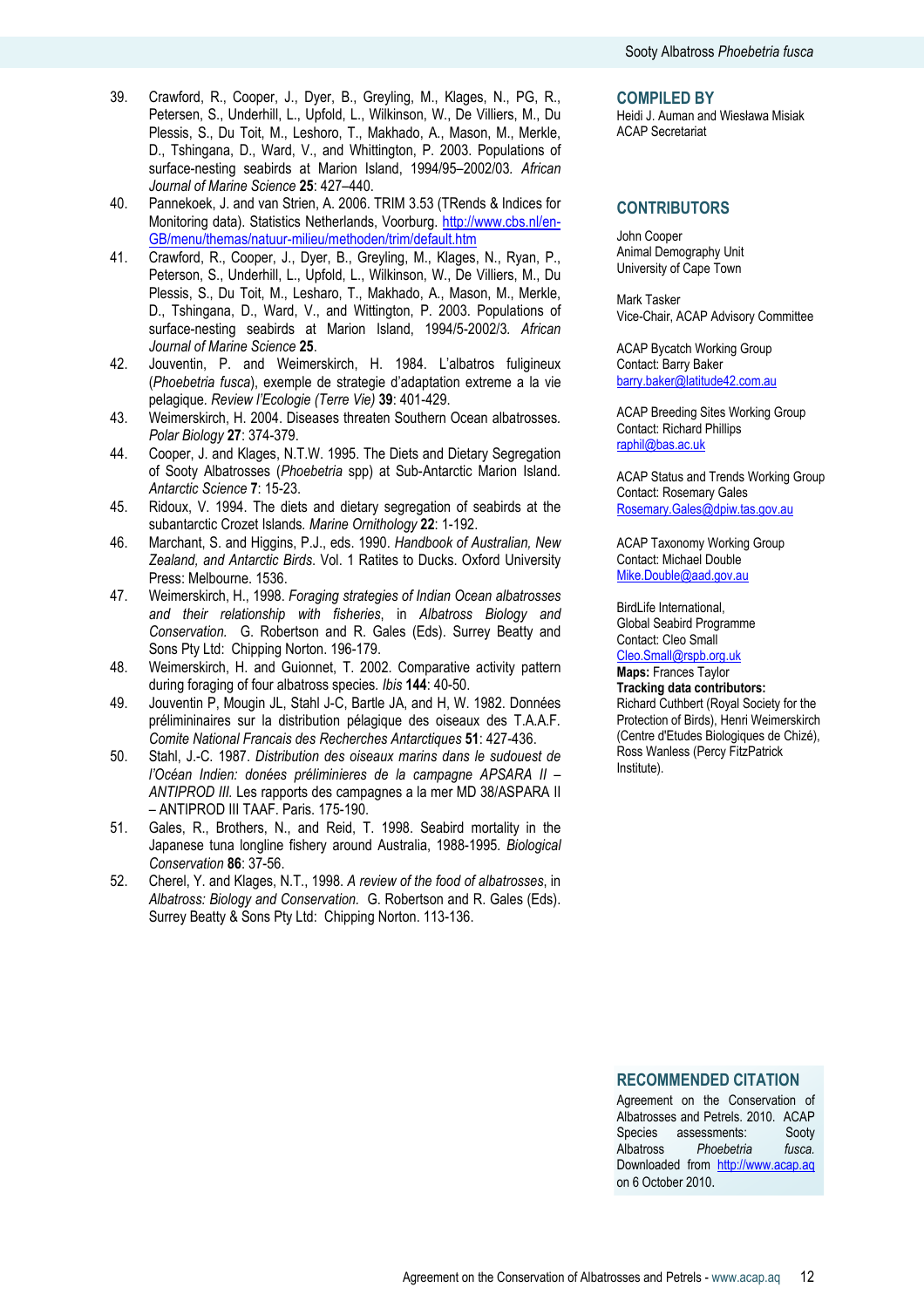# GLOSSARY AND NOTES

# (i) Years.

The "split-year" system is used. Any count (whether breeding pairs or fledglings) made in the austral summer (e.g. of 1993/94) is reported as the second half of this split year (i.e. 1994).

The only species which present potential problems in this respect are *Diomedea* albatrosses, which lay in December-January, but whose fledglings do not depart until the following October-December. In order to keep records of each breeding season together, breeding counts from e.g. December 1993-January 1994 and productivity counts (of chicks/fledglings) of October-December 1994 are reported as 1994.

If a range of years is presented, it should be assumed that the monitoring was continuous during that time. If the years of monitoring are discontinuous, the actual years in which monitoring occurred are indicated.

# (ii) Methods Rating Matrix (based on NZ rating system)

# **MFTHOD**

A Counts of nesting adults (Errors here are detection errors (the probability of not detecting a bird despite its being present during a survey), the "nest-failure error" (the probability of not counting a nesting bird because the nest had failed prior to the survey, or had not laid at the time of the survey) and sampling error).

B Counts of chicks (Errors here are detection error, sampling and nest-failure error. The latter is probably harder to estimate later in the breeding season than during the incubation period, due to the tendency for egg- and chick-failures to show high interannual variability compared with breeding frequency within a species).

C Counts of nest sites (Errors here are detection error, sampling error and "occupancy error" (probability of counting a site or burrow as active despite it's not being used for nesting by birds during the season).

D Aerial-photo (Errors here are detection errors, nest-failure error, occupancy error and sampling error (error associated with counting sites from photographs), and "visual obstruction bias" - the obstruction of nest sites from view, always underestimating numbers).

E Ship- or ground- based photo (Errors here are detection error, nest-failure error, occupancy error, sampling error and "visual obstruction bias" (the obstruction of nest sites from view from low-angle photos, always underestimating numbers)

- F Unknown
- G Count of eggs in subsample population
- H Count of chicks in subsample population and extrapolation (chicks x breeding success no count of eggs)

# **RELIABILITY**

- 1 Census with errors estimated
- 2 Distance-sampling of representative portions of colonies/sites with errors estimated
- 3 Survey of quadrats or transects of representative portions of colonies/sites with errors estimated
- 4 Survey of quadrats or transects without representative sampling but with errors estimated
- 5 Survey of quadrats or transects without representative sampling nor errors estimated
- 6 Unknown

# (iii) Population Survey Accuracy

High Within 10% of stated figure;

Medium Within 50% of stated figure;

Low Within 100% of stated figure (eg coarsely assessed via area of occupancy and assumed density) Unknown

# (iv) Population Trend

Trend analyses were run in TRIM software using the linear trend model with stepwise selection of change points (missing values removed) with serial correlation taken into account but not overdispersion.